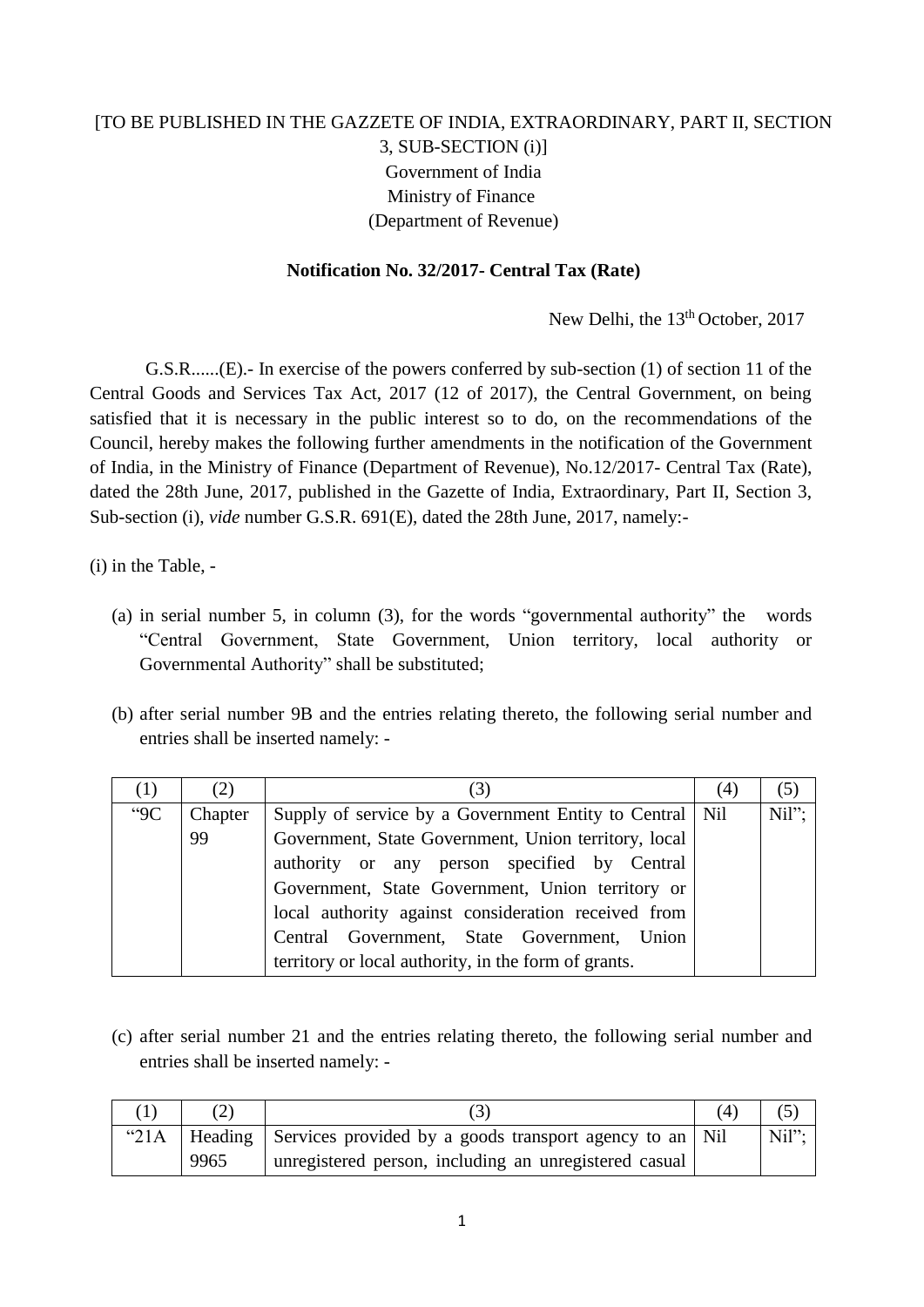| $\alpha$ | taxable person, other than the following recipients,    |
|----------|---------------------------------------------------------|
| Heading  | namely: -                                               |
| 9967     | (a) any factory registered under or governed by the     |
|          | Factories Act, 1948(63 of 1948); or                     |
|          | (b) any Society registered under the Societies          |
|          | Registration Act, 1860 (21 of 1860) or under any        |
|          | other law for the time being in force in any part of    |
|          | India; or                                               |
|          | any Co-operative Society established by or under<br>(c) |
|          | any law for the time being in force; or                 |
|          | any body corporate established, by or under any<br>(d)  |
|          | law for the time being in force; or                     |
|          | any partnership firm whether registered or not<br>(e)   |
|          | under any law including association of persons;         |
|          | (f)<br>any casual taxable person registered under the   |
|          | Central Goods and Services Tax Act or the               |
|          | Integrated Goods and Services Tax Act or the            |
|          | State Goods and Services Tax Act or the Union           |
|          | Territory Goods and Services Tax Act.                   |

(d) after serial number 23 and the entries relating thereto, the following serial number and entries shall be inserted namely: -

|      |                                                                          | $\left( 4\right)$ |       |
|------|--------------------------------------------------------------------------|-------------------|-------|
|      | "23A   Heading   Service by way of access to a road or a bridge on   Nil |                   | Nil"; |
| 9967 | payment of annuity.                                                      |                   |       |

(e) in serial number 41, for the entry in column (3), the following entry shall be substituted namely: -

"Upfront amount (called as premium, salami, cost, price, development charges or by any other name) payable in respect of service by way of granting of long term lease of thirty years, or more) of industrial plots or plots for development of infrastructure for financial business, provided by the State Government Industrial Development Corporations or Undertakings or by any other entity having 50 per cent. or more ownership of Central Government, State Government, Union territory to the industrial units or the developers in any industrial or financial business area.";

- (ii) in paragraph 2, for clause  $(zf)$ , the following shall be substituted, namely: -
	- "(zf) "Governmental Authority" means an authority or a board or any other body, (i) set up by an Act of Parliament or a State Legislature; or